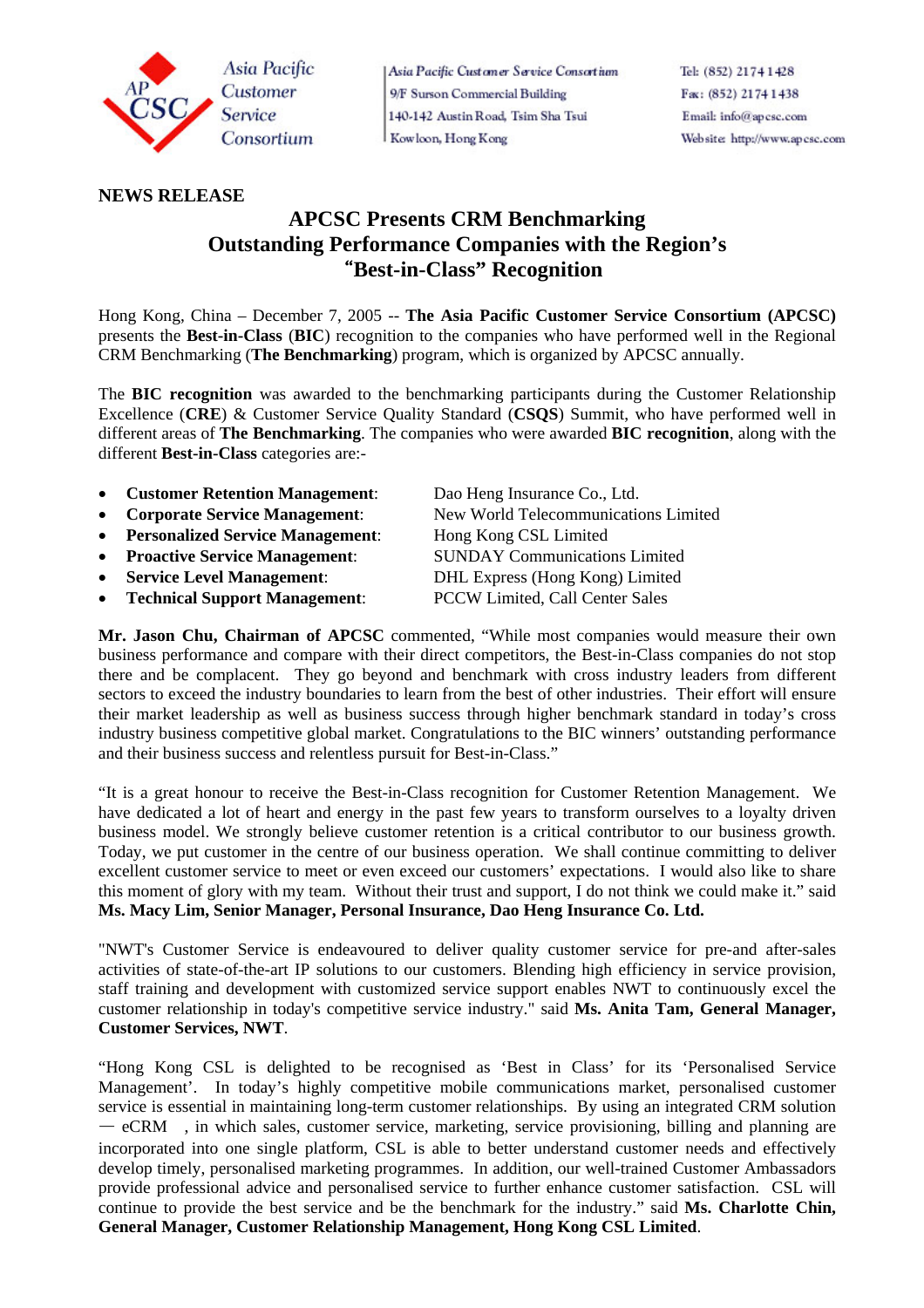

"SUNDAY is honoured to receive the Proactive Service Management Best-in-Class at the CRE & CSQS Summit. We have made a commitment to set the highest customer service standards in our industry, and it's rewarding to be recognized for our efforts." said **Mr. Bruce Hicks, Chief Executive Officer, SUNDAY Communications Limited**.

"It is our great honour to be here and get the award. Every member of the DHL team is committed to continuously exceed standards for customer service excellence. The Best-in-Class 'Service Level Management' Award is an encouragement and source of satisfaction, as the Award recognizes the outstanding contributions of our staff and their relentless pursuit of service excellence. The award also assures DHL's efforts in continuous enhancement of our call center's operations and investment in staff. It serves to inspire and encourage us to explore more service enhancement initiatives in future. Once again, thanks for AP Customer Service Consortium for giving us the award and their efforts in raising service excellence in service industry." said **Ms. Helen Chan, Customer Contact Centre Manager, DHL Express (Hong Kong) Limited**.

"PCCW is committed to creating the industry's best customer experience through effective customer service management. For the past several years, we have adopted a long-term vision to excel in generating customer satisfaction. Customers will stay loyal to PCCW provided they enjoy a happy experience while using our services, and are likely to "spread the word" to prospective customers. Our commitment to deliver high-quality customer service has been reinforced by the Best in Class Award in Technical Support Management from the Asia Pacific Customer Service Consortium." said **Ms. Wallis Tam, Call Center Sales Assistant General Manager, PCCW Ltd.**

The BIC recognition is awarded on annual basis to participants of the Regional CRM Benchmarking Program. The Benchmarking is an on-going program which allows companies to benchmark their business and service operations, enabling them to **identify key market trend, best practices and set investment plans**.

APCSC has also launched two new BIC CRM Benchmarking Programs to facilitate the sophisticated business benchmarking requirements in the region. They are **CRM Corporate Client Servicing Center Benchmarking Program** and **CRM Telemarketing Benchmarking Program.**

For full details of the Benchmarking Program, please visit **www.apcsc.com.** 

~~~~~~~~~~~~~~~~~~~~~~~~~~~~~~~~~~~~~~~~~~~~~~~~~~~~~~~~~~~~~~~~~~~~~~~~~~~~~~~ Companies who are interested in the BIC CRM Benchmarking Program or the 2005 CRE Awards please contact Mr. Lam on (852) 2174 1428 or visit our website: http://www.apcsc.com

## **About Asia Pacific Customer Service Consortium (APCSC) www.apcsc.com**

APCSC is founded with the belief of **"***Excellent Customer Relationship is the only way to Sharpen your Competitive Edge!*" The goal of the Consortium is to promote service quality and customer relationship excellence in international cities across Asia Pacific Region and to recognize and reward companies, business units, teams, and individuals that have contributed to the success of both their customers and the organizations that they serve.

## **About APCSC Best-in-Class CRM Benchmarking Program**

APCSC's benchmarking program serves as a strategic business assessment and audit to identify gaps in CRM and customer service center business performance, as well as areas in which these strategic business units need attention. APCSC has formulated this program to help companies identify areas in which improvements can greatly increase customer retention and repeat business. It is every company's goal to provide their customers with the best customer experience.

~~~~~~~~~~~~~~~~~~~~~~~~~~~~~~~~~~~~~~~~~~~~~~~~~~~~~~~~~~~~~~~~~~~~~~~~~~~~~~~ **For Press interviews, CSQS and CRE Awards,** please contact Ms. Stella Lau via tel: 852 2174 1428 or email: stella.lau@apcsc.com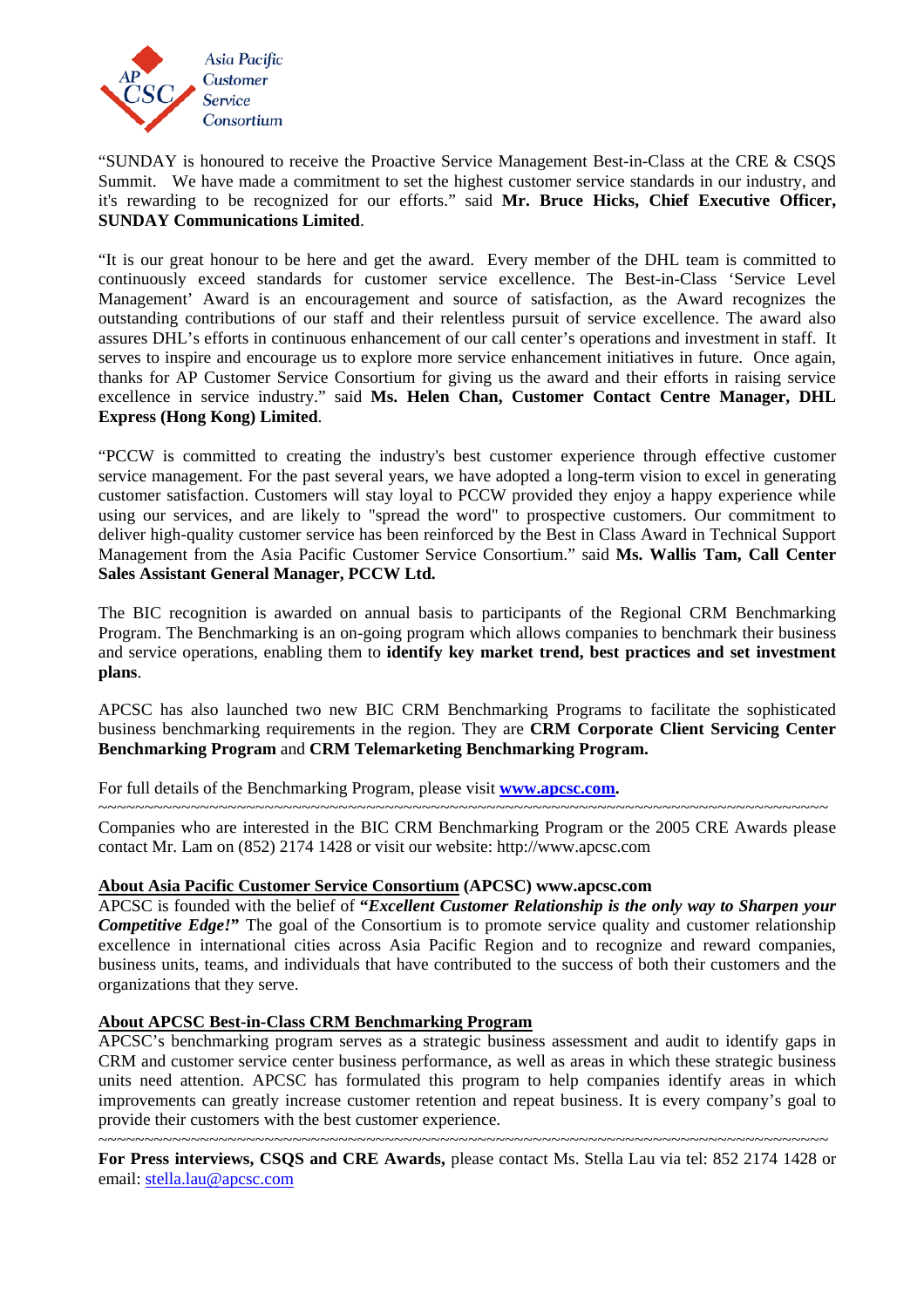

Asia Pacific Customer Service Consortium 9/F Surson Commercial Building 140-142 Austin Road, Tsim Sha Tsui Kowloon, Hong Kong

# 新聞稿

# 亞太顧客服務協會頒發「卓越典範」獎項予 顧客關係管理基準方案及報告中表現傑出之公司

中國,香港 – 2005 年12 月7 日—亞太顧客服務協會(APCSC)隆重頒發「卓越典範」 (Best-in-Class) 予在亞太顧客關係管理及熱線中心基準方案及報告(**The Benchmarking**)中表現優秀的企業 — 基準 方案及報告每年皆由亞太顧客服務協會舉辦。

「卓越典範」於卓越客戶關係管理 **(CRE)** 及 優質客戶服務標準 **(CSQS)**亞太高峰 會(簡稱「亞太峰 會」)頒發予在基準方案及報告中表現傑出的參加者。「卓越典範」獎項類別和獲獎卓越典範公司 如下:

- 顧客忠誠管理: 道亨保險有限公司
- ‧ 企業服務管理: 新世界電訊有限公司
- ‧ 個人化服務管理: 香港流動通訊有限公司
- ‧ 先進服務管理: SUNDAY
- 優質客戶服務管理: 數豪國際速遞(香港)有限公司
- 技術支援管理: 雷訊盈科電話營銷中心

亞太顧客服務協會**(APCSC)**主席,朱剛岑先生表示:「當大部份公司評估他們的商業表現,並與同 業競爭者作比較時,『卓越典範』公司並不停下而自滿。他們會向前邁進,並向其他行業的市場領 導者作比較,從而學習其他行業最好的地方。他們的努力確保他們的市場領導地位,以及在激烈競 争的全球市場上透過與不同行業進行基準報告而獲得成功。衷心恭賀每一間得獎公司的出色表現, 及在商業上取得的成功和對卓越典範作出不斷的追求。」

道亨保險有限公司個人保險部高級經理林淑英女士表示:「我們非常榮幸能獲得『卓越典範顧客忠 誠管理』獎項。在過去數年,我們憑藉無窮心思和努力,轉化成以提升顧客忠誠度為主導的企業模 式,因為我們深信這正是業務增長的關鍵。今天,我們將客戶放在企業營運的核心位置。我們承諾 將繼續提供最優質的客戶服務,以滿足、甚至超越顧客的期望。同時,我亦想與我們全體同事分享 這份光榮與喜悅,全賴各同事的互相信任和支持,我們才有今天的成績。」

新世界電訊客戶服務總經理譚瑞儀女士表示:「新世界電訊的客戶服務團隊致力透過售前及售後的 優質服務為顧客提供先進的通訊方案。在現今競爭劇烈的服務業中,新世界電訊憑高效率的服務供 應、員工培訓及發展,以及貼身的服務支援,不斷優化我們的客戶關係。」

香港流動涌訊有限公司客戶關係管理總經理陳瑋霞女士表示:「我們很高興能於『卓越典範』獎項 中榮獲『個人化服務管理』殊榮。在現今競爭激烈的流動通訊市場中,爲客戶提供個人化服務才能 維持長久的客戶關係。CSL透過一套完善的客戶關係管理及系統方案 - eCRM,把銷售、客戶服 務、市場推廣、服務供應、帳單及策略計劃集中在單一平台上運作,有效加深對客戶的了解及制訂 個人化的營銷策略。此外,我們的客戶服務專員亦會為客戶提供專業的意見及個人化的客戶服務, 大大提高客戶的滿意程度。我們將貫徹『最好』的服務精神,繼續成為區內流動通訊服務的典 範。」

SUNDAY行政總裁許博志先生表示:「SUNDAY很榮幸於『傑出顧客關係服務及優質顧客服務標準 峰會』上獲得『先進服務管理的卓越典範』。此項殊榮標誌著我們竭力提供業界至優質客戶服務之 承諾。」